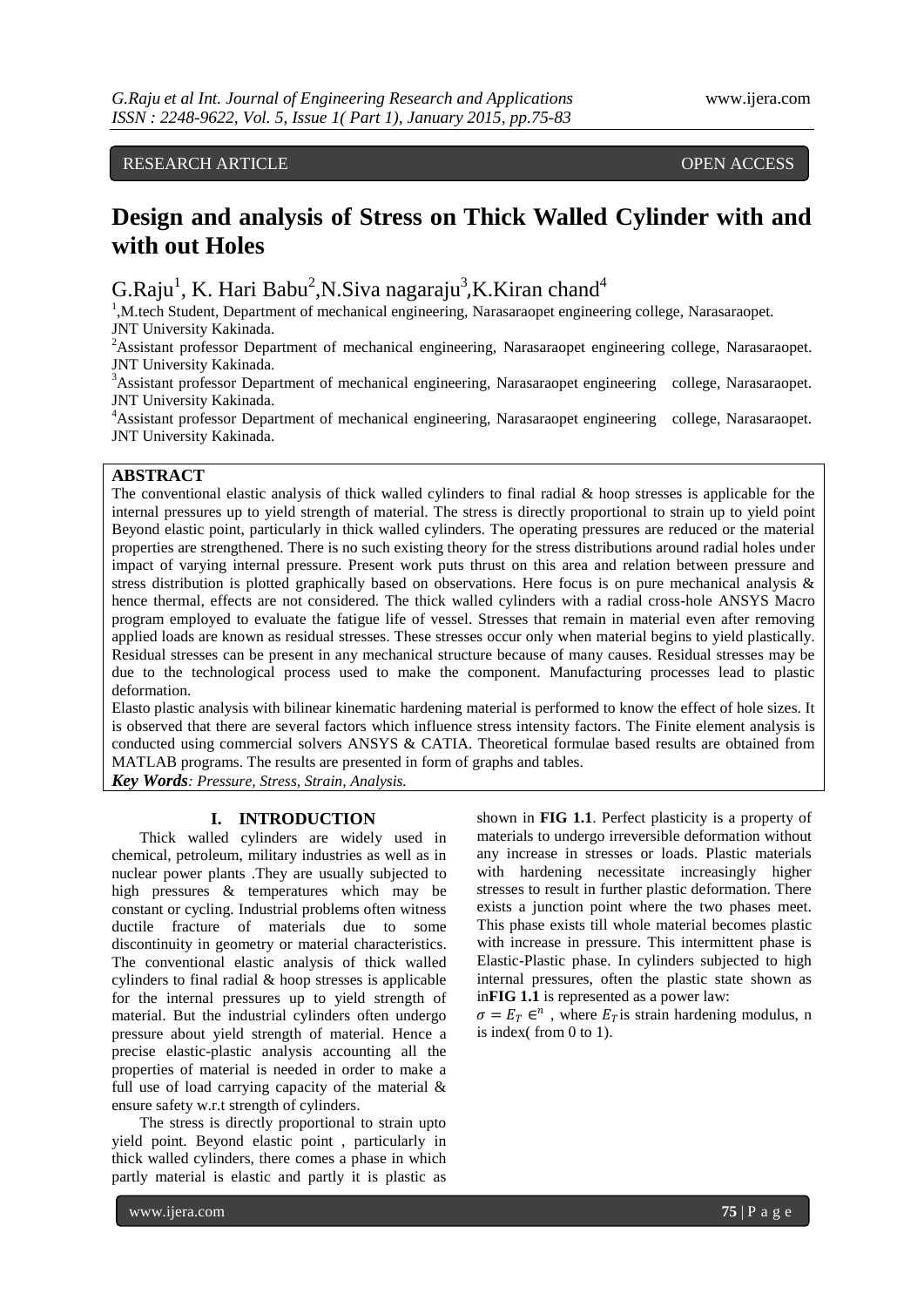

 **FIG 1.1 Stress-strain curve**

### **2.1 Uniform cylinders**

Xu& Yu [1] Carried down shakedown analysis of an internally pressurized thick walled cylinders, with material strength differences. Through elastoplastic analysis, the solutions for loading stresses, residual stresses , elastic limit , plastic limit & shakedown limit of cylinder are derived.

Hojjati&Hossaini[2] studied the optimum auto frottage pressure & optimum radius of the elasticplastic boundry of strain-hardening cylinders in plane strain & plane strain conditions . They used both theoretical &Finite element (FE) modeling. Equivalent von-Mises stress is used as yield criterion. Ayub et al.[3] presented use of ABAQUS FE code to predict effects of residual stresses on load carrying capacity of thick walled cylinders.

Zheng&Xuan [4] carried out autofrettage& shake down analysis of power-law strain hardening cylinders S.T thermo mechanical loads. Closed form of FE solutions & FE modeling were employed to obtain optimum autofrettage pressure under plain strain & open-ended conditions.

Lavit& Tung [5] solved the thermoelastic plastic fracture mechanics problem of thick walled cylinder subjected to internal pressure and non-uniform temperature field using FEM. The correctness of solution is provided by using Barenblatt crack model. Li &Anbertin [6] presented analytical solution for evaluation of stresses around a cylinder excavation in an elastoplastic medium defined by closed yield surface. Duncan et al.[7] determined the effect of the cross hole on the elastic response by considering the shakedown and ratchetingbehavior of a plain thin cylinder , plain thick cylinder with a radial cross hole subjected to constant internal pressure & cyclic thermal loading.

### **1.2.2 Uniform cylinder with holes.**

Makulsawatdom et al.[8] presented elastic stress concentration factors for internally pressurized thick

walled cylindrical vessels with radial & offset circular & elliptical cross holes. Three forms of intersection between the cross hole& main bore are considered viz., plain, chamfered & blend radius.

Makulsawatundom et al.[9] shown the shakedown behavior of thick cylindrical pressure vessels with cross holes under cyclic internal pressures, using FEA.

Laczek et al.[10] studied elastic plastic analysis of stress-strain state in the vicinity of a hole in a thick walled cylindrical pressure vessel. Using Finite Element calculations different failure criteria are proposed to aid design of high pressure vessels with piping attachment.

Nihons et al.[11] reported elastic stress concentration factors for internally pressurized thick walled cylinder with oblique circular to cross holes. Results of FEA for two wall ratios  $(2.25 \& 4.5)$  and a range of cross-hole ratios (0.1-0.5) have been presented and shown that stress concentration factors sharply increase with inclination & cross hole axis.

Li et al.[12] employed inelastic FE analysis for understanding the effect of autofrettage on the stress level in the thick walled cylinders with a radial crosshole ANSYS Macro program employed to evaluate the fatigue life of vessel. Optimum autofrettage pressures for different cyclic load levels have been identified.

Duncan et al.[ 12] recently determined the effect of cross hole on the in elastic response by considering the shakedown and ratchetingbehavior of a plain thin & thick walled cylinders with radial cross hole, subjected to constant internal pressure & cyclic thermal loading.

### **1.3 SCOPE & OBJECTIVES OF THE WORK.**

In view of above studies there is a further scope of study in elastic-plastic analysis (material non linearity) of uniform cylinders as well as cylinders with radial holes in order to understand , the hole & cylinder wall effects on maximum stress induced.

### **1.3.1 Finding residual stresses:**

Stresses that remain in material even after removing applied loads are known as residualstresses. Thesestresses occur only when material begins to yieldplastically. Residual stresses can be present in any mechanical structure because of many causes. Residual stresses may be due to the technological process used to make the component. Manufacturing processes lead to plastic deformation. In our case as the material enters Elastic-Plastic state, upon removing the loads, there exists a difference of stresses measured during loading and unloading times. The value of the difference measured is the required residual stress. Attempt has been made to find out residual stresses and there is a future scope of working on it also with reference to our present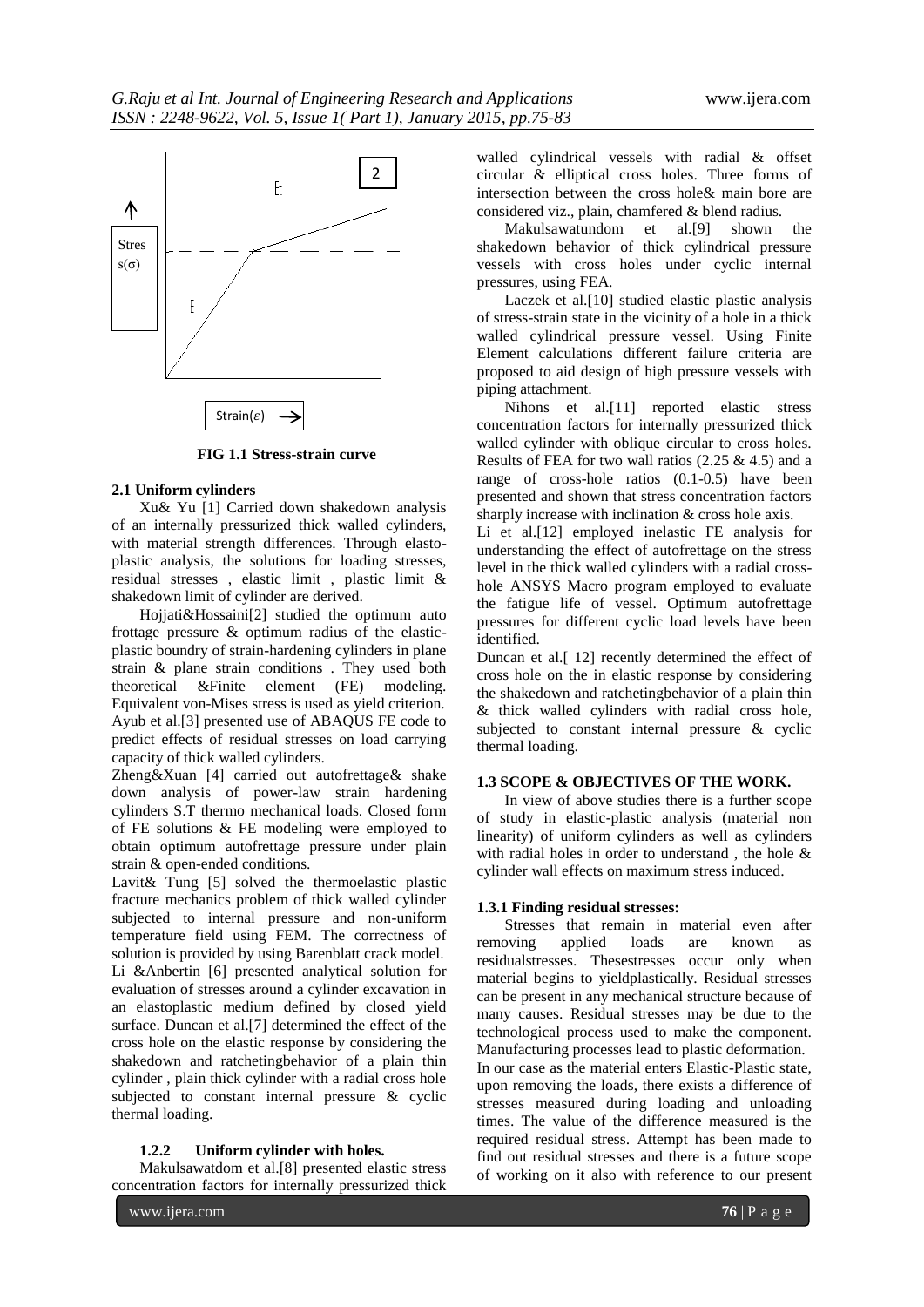work.Theoretically , the residual stresses are to be obtained as difference of stress distribution during loading and unloading operation. The residual stresses during unloading are to be predicted for both the cases. Even theoretical formulas are available, it needs to verify the maximum stresses induced using FEM . Today there exists a vast scope to sue the FEM for analysis of the same.

### **1.3.2 Finding relations between various parameters in analysis of cylinders with holes :**

With respect to the literature review, work has been not done to find fundamental equations depicting relationship between various parameters( pressure vs. stress) for thick-walled cylinders with radial holes. Here attempt has been made to find a graphical relationship of the same based on results and observations obtained.

### **Co-ordination with finite element model :**

The finite element method (FEM**)** (its practical application often known asfinite elementanalysis (FEA)) is a numerical technique for finding approximate solutions of partial differential equations (PDE) as well as of integralequations. The solution approach is based either on eliminating the differential equation completely (steady state problems), or rendering the PDE into an approximating system of ordinary differential equations, which are then numerically integrated using standard techniques such as Euler's method, Runge-Kutta, etc. Finite Element Modelling is one of the most robust and widely used phenomenon to virtually Investigating the faults occurring in real time problems which are in generaldifficult to witness. Here based on available theory (existing formulae) the analysis of thick-walled cylinders is done With finite modelling, some standard results are being compared. With reference to finite Element model, analysis of cylinders with holes around hole area is done.

### **II. OBJECTIVES OF THE WORK**

The following are the principal objectives of the work.

1. Stress analysis of thick walled cylinders with radial holes & understand the effect of relative dimensions/parameters of hole on equivalent stress developed due to internal pressure.

2. Study of Auto frettage process & find out the residual stresses theoretically & using FEM Method by considering bilinear kinematic hardening state(elasto-plastic state), for uniform cylinder as well as cylinder with radial hole.

3. Depicting relationship between internal pressure applied and equivalent stress graphically for elasticplastic cases of uniform cylinder as well as cylinder with radial holes.

### **2.1 PRESSURE LIMITS OF THICK WALLED CYLINDERS**



Plane stress state of any material is the case where the stresses are two dimensional . It can be defined as state of stress in which normal stress  $(\sigma z)$ , shear stresses τxz and τyz , directed perpendicular to assumed X-Y plane are zero. The plane stress case is one of the simplest methods to study continuum structures.

Plane strain is defined as state of strain in which strain normal to X-Y plane ,and shear strain τxz, τyz are zero. In plain strain case one deals with a situation in which dimension of the structure in one direction is very large as compared to other two directions. The applied forces act in X-Y plane and does not effectively act in Z direction. Our present work is of same case.

For any thick walled axially symmetric, having plain stress state has the following equations for stress distributions across the thickness derived from lame's equations:

$$
\frac{\partial \sigma_r}{\partial x} + \frac{\sigma_{r-\sigma_\theta}}{x} = 0 \tag{1}
$$

$$
\frac{\partial r}{\partial r} = \frac{\partial u_r}{\partial r} = \left(\frac{1}{E}\right) [\sigma_r - v \sigma_\theta]
$$
\n(2)

$$
\epsilon_{\theta} = \frac{1}{F} [\sigma_{\theta} - \sigma_r] \tag{3}
$$

 $\bigvee_{F}^{\sigma}$  E

 $\sigma_r$  is the radial stress;

 $\sigma_{\theta}$  is the hoop stress;

E is the young's modulus;

ν is the poission ratio;

 $u_r$  is the deformation(change in directions).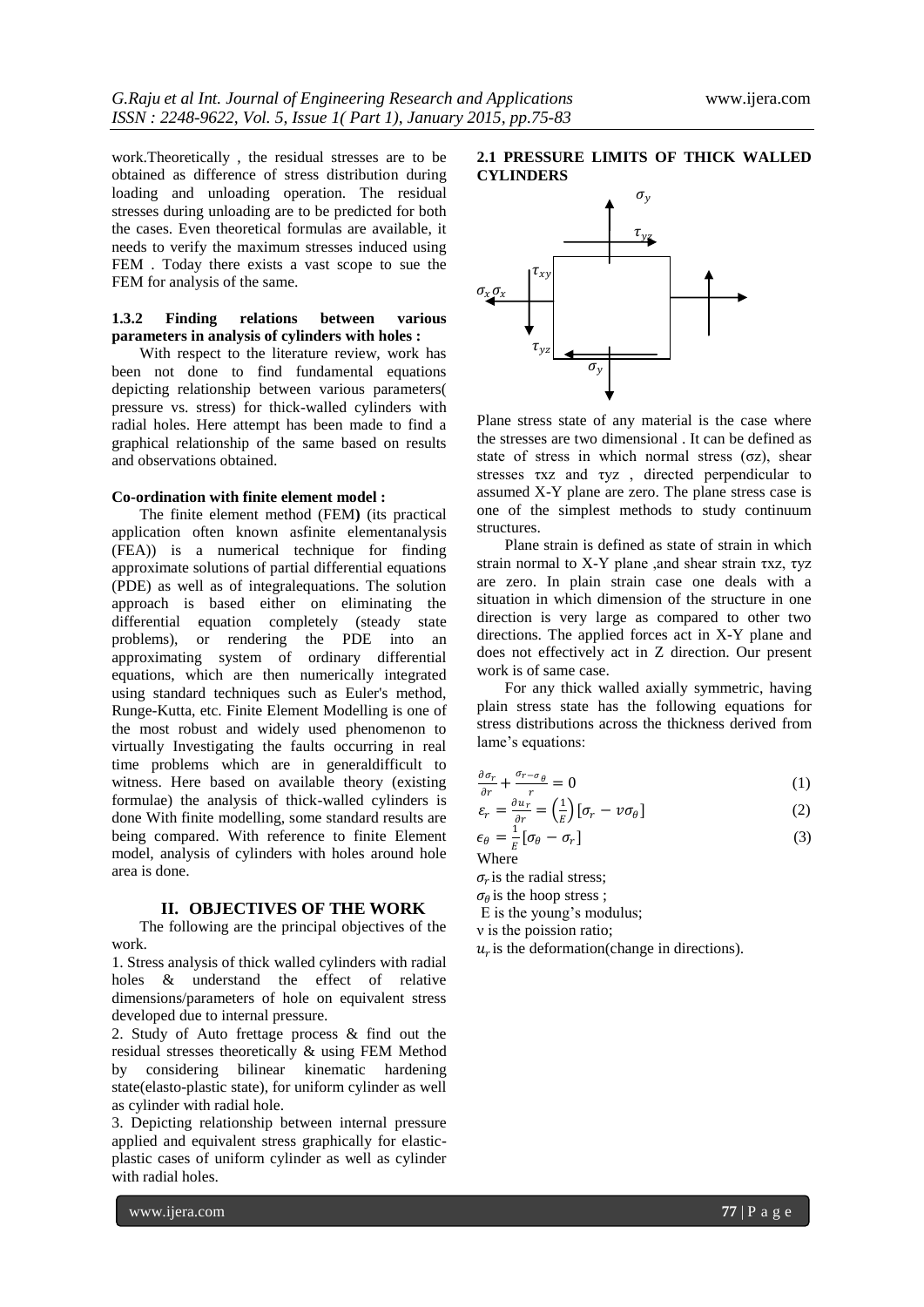

**Fig 2.2Cylinder under internal pressure**

In general thick walled cylinders are subjected to internal pressure, as shown in **Fig 2,** which cause radial and hoop stress distributions across the thickness.(Assuming geometric linearity in material). There exist a set of equations which give us relationship between Internal pressure and stresses developed, derived from above mentioned equations  $(1), (2), (3),$  which are in turn derived from lame's equations of thick cylinder.

Consider a plain strain cylinder internal radius & outer radius  $r_i$  & outer radius  $r_o$ 

When pressure Pi is large enough the cylinder begins to yield from surface  $r = r_i$ . There exists a radius rc at the elastic and elastoplastic boundryinterface. The associated pressure is Pc.

So the material can be analysed as [14] region between  $r_i < r < r_c$  and  $r_c < r < r_o$ .

The first one is in plastic state and second being in elastic state.

### **ELASTIC STATE** :

 $\sigma_a = (p_i r_i^2 - p_o r_o^2) / (r_o^2 - r_i^2)$ where σa= stress in axial direction (MPa, psi)

### **ELASTIC-PLASTIC STATE :**

The governing equations in formulating stress for elastic-plastic region have been derived by considering power-law hardening model, strain gradient(modified von mises )theory[14] for axisymmetric problem .

$$
\sigma_{\theta} - \sigma_r = \frac{r \partial \sigma_r}{\partial r} \tag{9}
$$

$$
r\left(\frac{\partial \varepsilon_{\theta}}{\partial r}\right) = \varepsilon_{r} - \varepsilon_{\theta} \tag{10}
$$

From above equations, employing classical plasticity solution, final useful equations we get is:

$$
p_i = \left(\frac{\sigma_y}{\sqrt{3}}\right) \left[ \left[ \left(1 - \frac{r_c^2}{r_o^2}\right) \ 2 \ln \frac{r_c}{r_i} \right] \right] \tag{11}
$$

$$
r = \left(\frac{\sigma_y}{\sqrt{3}}\right) \left[ -1 + \frac{r_c^2}{r_o^2} - 2 \ln \frac{r_c}{r_i} \right]
$$
 (12)

$$
\sigma_{\theta} = \left(\frac{\sigma_y}{\sqrt{3}}\right) \left[1 + \frac{r_c^2}{r_o^2} - 2\ln\frac{r_c}{r}\right] \tag{13}
$$

Where  $\sigma_y$  the yield strength of material. And is  $p_i$  is the internal pressure applied. Here main assumption in that external applied pressure/load is zero.

### **2.2 ANALYSIS OF AUTOFRETTAGE PROCESS**

Residual stresses induced(both tension as well as compression) in thick cylinders due to internal pressure application forcing the maximum equivalent stress to cross the yield point. This is autofrettage phenomenon. The fatigue.

The pressure to initiate auto frottage is known as autofrettage pressure. Pa

$$
p_A = \frac{\sigma_y}{2} \left[ 1 - \frac{m^2}{k^2} \right] + \sigma_y \ln m \tag{14}
$$

**2.2.1 stress distribution under autofrettage pressure loading**

$$
\sigma_r = \sigma_y \left[ \ln \left( \frac{r}{R_p} \right) - \left( \frac{1}{2} \right) \left( 1 - \frac{R_p^2}{r_o^2} \right) \right] \tag{15}
$$

$$
\sigma_r = \sigma_y \left[ \ln \left( \frac{r}{R_p} \right) - \left( \frac{1}{2} \right) \left( 1 - \frac{R_p^2}{r_o^2} \right) \right] \tag{16}
$$

Above equations give radial and hoop stresses for an autofrettage phenomenon.

#### **2.2. Residual stress distributions**

It is assumed that during unloading the material follows HOOKE's law & the pressure is considered to be reduced(applied in negative pressure) elastically across the whole cylinder. Residual stress after unloading can then be obtained by removing Autofrettage pressure load elastically across the whole cylinder.



**Fig 2.3 Residual stress distributions**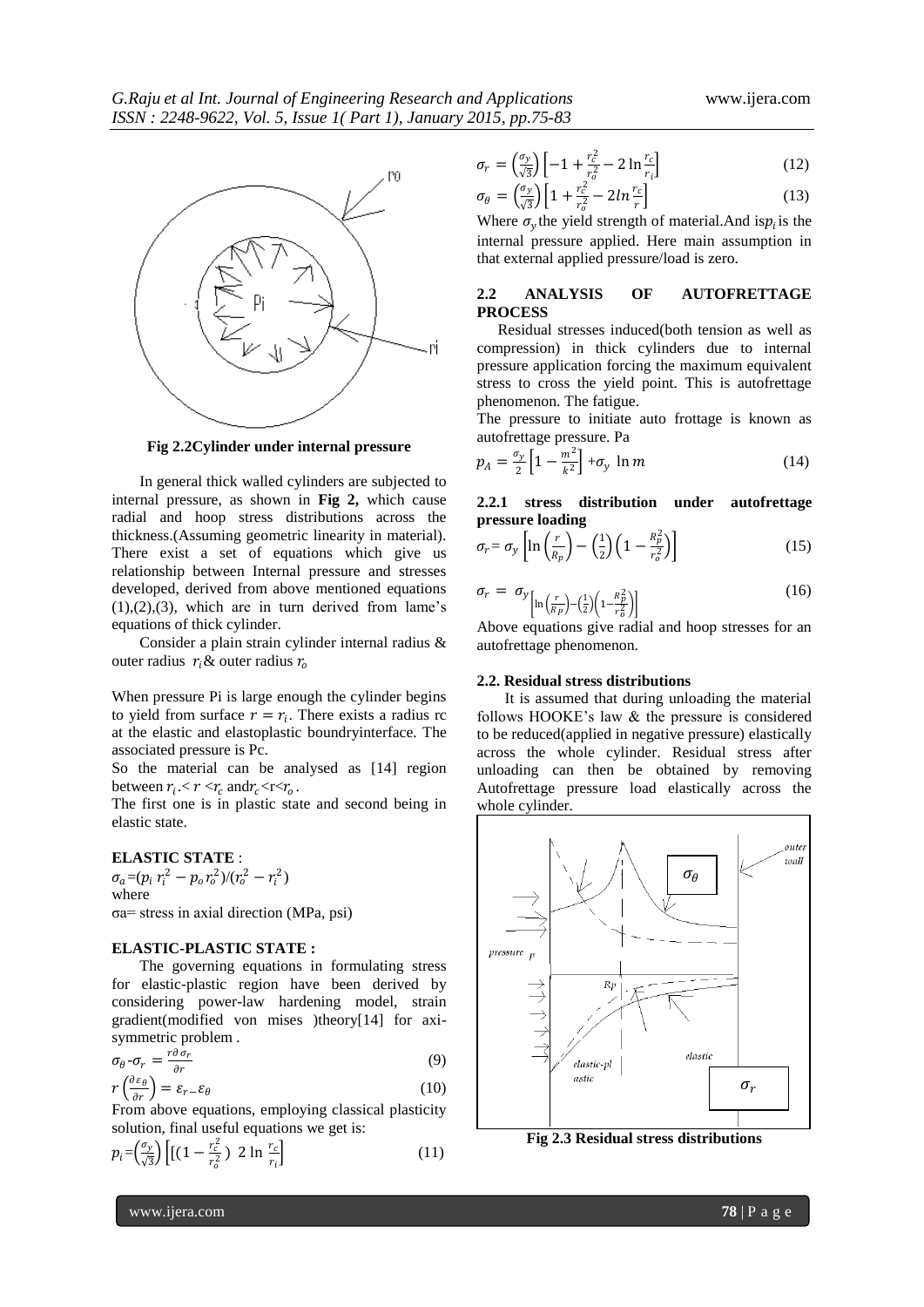The dotted lines show the unloading distribution curves and solid lines show the loading distribution curves

$$
\sigma_r = p_a \left[ \frac{1 - \frac{r_0^2}{r^2}}{k^2 - 1} \right] \tag{17}
$$

$$
\sigma_{\theta} = p_a \left[ \frac{1 - \frac{r_b^2}{r^2}}{k^2 - 1} \right] \tag{18}
$$

Where  $k = \frac{r_o}{r_i}$ , m =  $\frac{r_p}{r_i}$  $\langle r_i, R_p = \sqrt{(r_i * r_o)}$ , Pa is the autofrettage pressure.

The elastic stresses developed during loading condition can be given as

$$
\sigma_{\theta} = \sigma_{y} \left[ 1 + \ln \left( \frac{r}{R_{p}} \right) - \left( \frac{1}{2} \right) \left( - \left( \frac{R_{p}^{2}}{r_{o}} \right) \right) \right]
$$

$$
for r_i \le r \le R_p \tag{19}
$$

$$
\sigma_{\theta} = \frac{\sigma_{yR_p^2}}{2r_o^2(r_o^2 - R_p^2)} \Big[ 1 - \Big(\frac{r_o^2}{r^2}\Big) \Big]
$$
  
for  $R_p \le r \le r_o$  (20)

$$
\sigma_r = \sigma_y \left[ \ln \frac{r}{R_p} \left( \frac{1}{2} \right) \left( 1 - \frac{R_p^2}{r_o^2} \right) \right]
$$
  
for  $r_i \le r \le R_p$  (21)

$$
\sigma_r = \frac{\sigma_{yR_p^2}}{2r_o^2(r_o^2 - R_p^2)} \left[1 + \frac{r_o^2}{r^2}\right]
$$
  
for  $R_p \le r \le r_o$  (22)

$$
\sigma_{res \; hoop} = \sigma_{\theta \;unloading} - \sigma_{\theta \;loading} \tag{23}
$$

$$
\sigma_{res \, radial} = \sigma_{r \, unloading} - \sigma_{r \, loading} \tag{24}
$$

No yielding occurs due to residual stresses. Superimposing these distributions on the previous loading distributions allow the two curves to be subtracted both for the hoop and radial stress and produce residual stresses.

### **2.3 CYLINDERS WITH RADIAL HOLES**

The elastic hoop stress concentration factor is defined as the ratio of maximum principal stress & lame's hoop stress on the inside surface ofthe pressurized cylinder

$$
SCF = \frac{\sigma_{max}}{\sigma_{lame}}.\tag{25}
$$

For the cylinder with wall ratio  $k=1/\beta$  & internal pressure p, the reference stress is 15

$$
\sigma_{lame} = \left(\frac{k^2+1}{k^2-1}\right)
$$

SCF is a measure of relative influence of crosshole& may be used to define the peak loads for cyclic loading.

SCF= Actual stresses(with holes) / theoretical stresses (without holes).

### **III. FINITE ELEMENT MODEL**

In most cases of uniform cylinders theoretical stress relations are available that is uniform cylinders operated within elastic and plastic pressure regions

K= 
$$
\iint B^T
$$
. *D*. *B dr*. *dθ*.  
B= strain displacement matrix.  
D = stress strain matrix  
K= stiffness matrix.

### **3.1 THE GEOMETRY AND MATERIAL PROPERTIES CONSIDERED**

The dimensions of the steel cylinder taken:

 $R_i = 330$  mm and  $R_o = 500$ mm



THICK WALL CYLENDAR



### **Fig 1. CATIA model of thick wall cylinder without holes**



**Fig 2. Meshed view of thick wall cylinder without holes**



**Fig,3 stress distribution of thick wall cylinder without holes**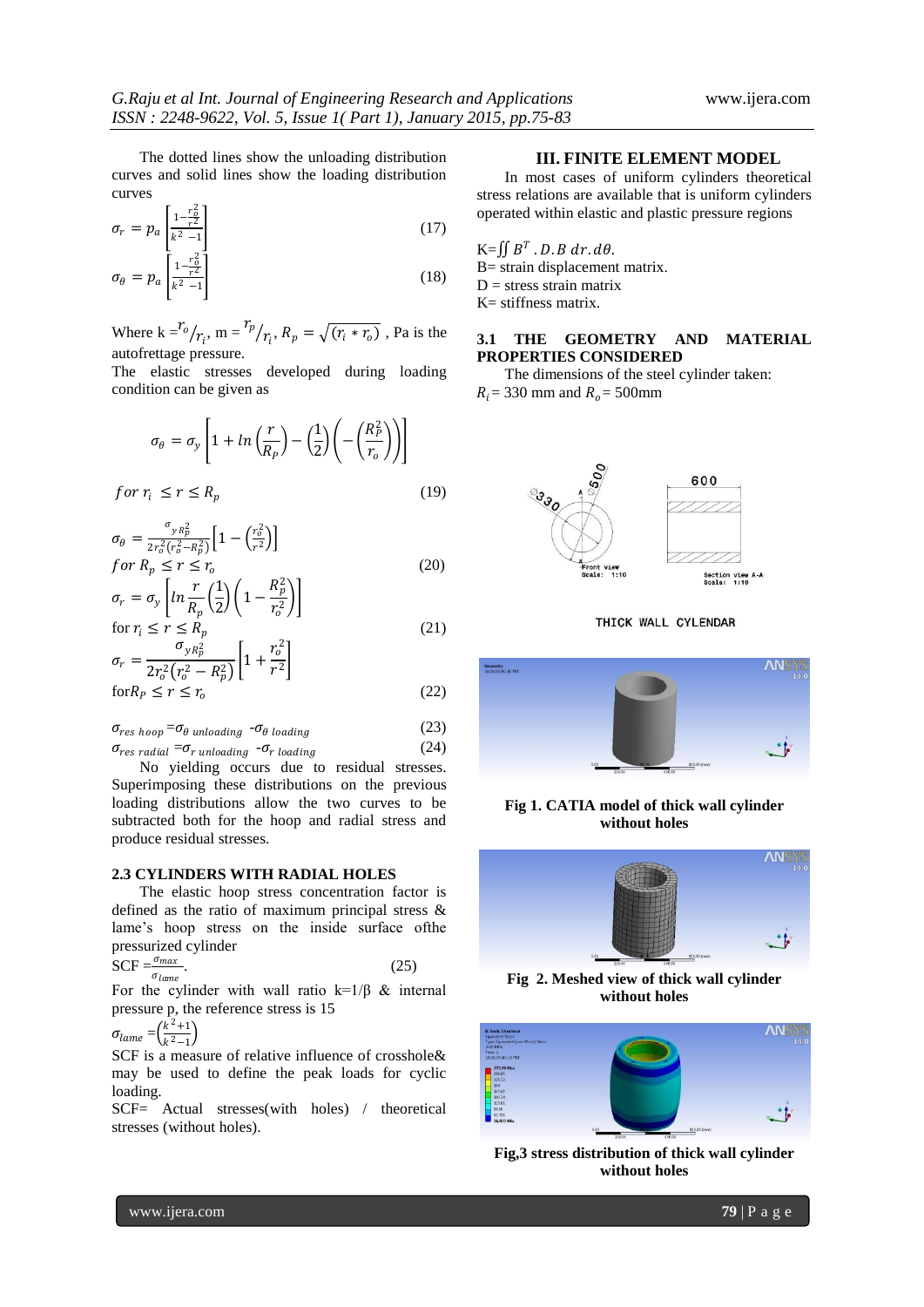Length can be of any dimension, as it is a case of axe-symmetric plain strain problem. We have chosen 600 mm.

Geometrically the entire cylinder is uniform(across the cross section also), material is isotropic in nature.

Entire analysis work has been done assuming /neglecting thermal effects.

For the cylinder with holes case, the hole is a radial cross bore of dimension  $R_h=40$  mm is chosen. The following material properties are chosen.

YOUNG'S MODULUS: 200 GPA

Poisson ratio: 0.3

Yield strength: 684 MPA.

The main criteria for failure chosen are maximum strain energy criterion or **von misses failure criteria.** It says that the material will fail when the equivalent stress exceeds the yield point limit. The main criteria for failure chosen are maximum distortion energy criterion or **von Misses yield criteria.** 

It says that the material will fail when the equivalent stress exceeds the yield point limit.

For an axe-symmetric problem there are no shear forces. Hence hoop, longitudinal and radial stresses are the principal stresses.

$$
(1/2)((\sigma_{\theta} - \sigma_{r})^{2}-(\sigma_{r} - \sigma_{z})^{2}-(\sigma_{z} - \sigma_{\theta})^{2}) \leq \sigma_{y}^{2}
$$
 (1)  
The above equation is the failure criteria. The left  
hand side is the equivalent stress or von Mises stress

### **3.2 ELASTIC ANALYSIS OF THICK WALLED CYLINDERS.**

### **3.2.1 ANALYSIS OF UNIFORM CYLINDERS**

Cylinder is then subjected to an internal pressure varying gradually (increased in steps) and corresponding maximum von Misses stress values are noted from the analysis results. The iterative procedure is continued till the von Misses stress reaches near about yield strength values. While modelling and carrying analysis in CATIA the following the cylinder with above

Specified dimensions are chosen and modelled in the software CATIA. The assumptions are made:

1. Cylinder without end-caps, subjected to internal pressure.

2. Material is perfectly elastic.

3. Default tetrahedral mesh gives enough accuracy.

Theoretical stresses based on lame's equations for elastic analysis are used to validate CATIA outputs.

The general lame's equations are followed for elastic analysis by theory which is shown in mathematical modelling chapter.

$$
\sigma_{eq} = \sqrt{\left[\sigma_{\theta}^2 + \sigma_{r}^2 - \sigma_{r} \cdot \sigma_{\theta}\right]}
$$
 (2)

There is an important pressure limit to study the thick walled cylinders. This is internal pressure required at the onset of yielding of inner bore surface. That is the load to initiate the plasticity at the internal cylinder radius, often expressed as Elastic load capacity

 $(\gamma_0 = \frac{p_0}{\sigma_0})$  $\frac{\rho_0}{\sigma_y}$ 



**Fig.4 CATIAmodel of thick wall cylinder with four holes**

Load capacity of a cylinder: Where

 $\gamma_0$  is the load capacity;

 $\beta$  is the radius ratio;( $R_i/R_o$ )

Po is the pressure where plasticity begins at

internal walls of cylinder.

 $\sigma_y$  is the yield strength of material.

 $\gamma_0 = \frac{1-\beta^2}{\sqrt{3}}$  $\frac{-\beta^2}{\sqrt{3}} = \frac{p_0}{\sigma_v}$  $\sigma_y$ 

Where is the load capacity; is the radius ratio  $\frac{R_i}{R_0}$ ;

Po is the pressure where plasticity begins at internal walls of cylinder and  $\sigma_y$  is the yield strength of material.

For the above specified dimensions,  $\beta = 0.66$ ,

 $\sigma_{v} = 684$  M pa

Hence

 $p_o$ =[1  $-$  0.66 $^2$ ]/ $\sqrt{3}$   $\ast$  684 Mpa220.8Mpa.

The internal pressure at the inner surface is applied from a starting value of 75Mpa& slowly is incremented in steps of 5Mpa . In each case the corresponding maximum equivalent stress is tabulated as depicted in Table 3.1. A screenshot at one of pressures in CATIA is shown in Fig 5.



**Fig 5.Meshed view of thick wall cylinder with four holes**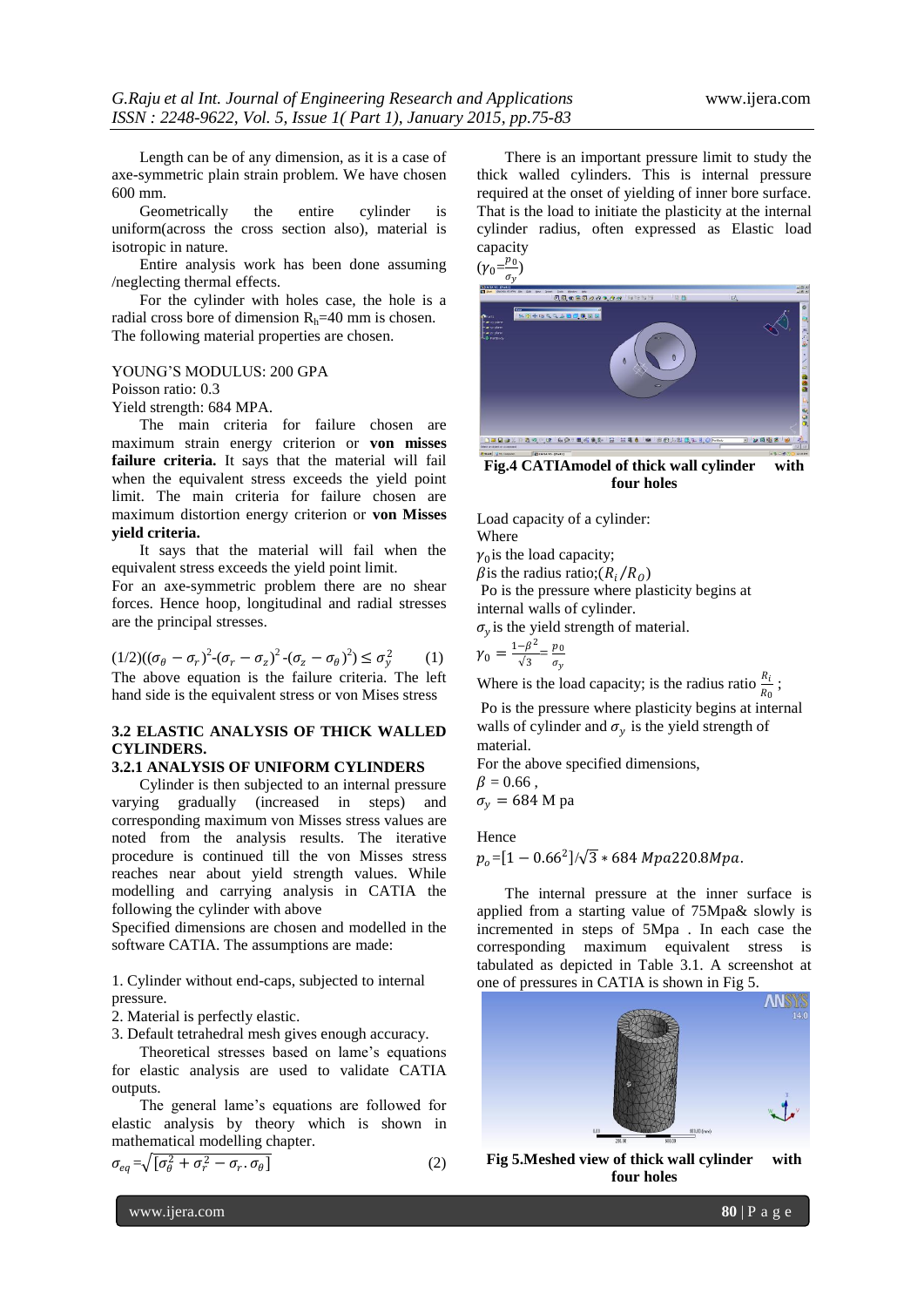

**Fig,6 Stress distribution of thick wall cylinder with four holes**



### **Table.1**

| Pressure         | <b>SCF</b> | <b>SCF</b> with                             |
|------------------|------------|---------------------------------------------|
| $(M \text{ pa})$ | without    | holes $\binom{\sigma_{e h}}{\sigma_{e wh}}$ |
|                  | holes      |                                             |
| 75               | 0.17911    | 0.19178                                     |
| 80               | 0.19105    | 0.20456                                     |
| 85               | 0.20299    | 0.21735                                     |
| 90               | 0.21493    | 0.23013                                     |
| 95               | 0.22687    | 0.24292                                     |
| 100              | 0.23880    | 0.25570                                     |
| 105              | 0.25076    | 0.26849                                     |
| 110              | 0.26270    | 0.28127                                     |
| 115              | 0.27460    | 0.29406                                     |
| 120              | 0.28658    | 0.30684                                     |
| 125              | 0.29850    | 0.31963                                     |
| 130              | 0.31046    | 0.33241                                     |
| 135              | 0.32240    | 0.34520                                     |
| 140              | 0.33434    | 0.37077                                     |

The above observations shows a linear relationship, confirming elastic behavior as predicted by theory. Corresponding to the value of pressure which initiates the plasticity inside bore , It is observed that the maximum stress induced approaches the yield value. Beyond the value, the analysis is no way correct.

### **3.2.2 ELASTIC ANALYSIS OF THICK WALLED CYLINDER WITH A RADIAL HOLE**

As this is again the elastic analysis, expected relationship between pressure and stress should be the same. Now only slope of graph will change as the pressures required to attain maximum stresses are lower. The Fig.5 shows the screenshot of CATIA model with radial hole considered. The internal pressure is varied & corresponding equivalent stresses are measured. Fig 6 shows the stressvariation with pressure for with & without holes within elastic limits.

### **3.3 ELASTIC-PLASTIC ANALYSIS.**

When cylinder is loaded to such pressures, yielding begins at inner wall. So here the relative pressures load that initiates the plastic state from inner wall is obtained from earlier elastic analysis. Using theoretical relations, the hoop & radial stress distributions during loading & unloading are generated according to a simple matlabprogram (Table.2). The outputs of the programare shown in Fig .7Elastic-plastic analysis requires finite element modeling in order to comprehend with theoretical results.Hence a bilinear kinematic hardening model is chosen on ANSYS and corresponding program is generated to do the necessary analysis. Table 2 shows the ANSYS command line code to obtain the solution for axisymmetric stress analysis.



**Fig.7 Stress distribution of thick wall cylinder withfour holes**

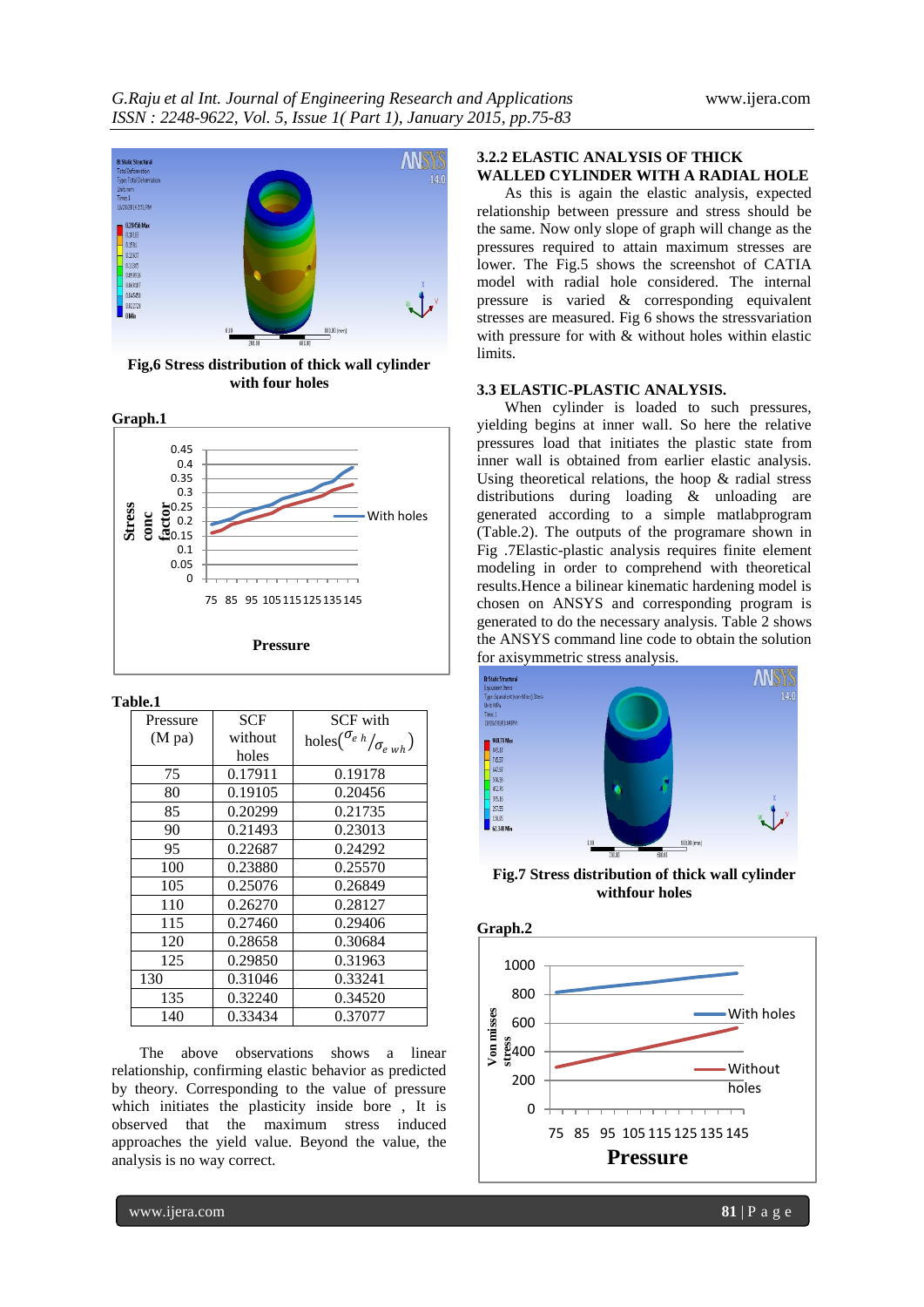### **Table.2**

| Pressure         | Max              | Max          |
|------------------|------------------|--------------|
| $(M \text{ pa})$ | Von misses       | Von misses   |
|                  | stress           | stress(M pa) |
|                  | $(M \text{ pa})$ | with hole    |
|                  | without hole     |              |
|                  |                  |              |
| 75               | 292.48           | 814.87       |
| 80               | 311.98           | 825.30       |
| 85               | 331.48           | 835.15       |
| 90               | 350.98           | 846.71       |
| 95               | 370.48           | 856.04       |
| 100              | 389.98           | 864.70       |
| 105              | 409.48           | 873.68       |
| 110              | 428.97           | 882.18       |
| 115              | 448.47           | 892.08       |
| 120              | 467.97           | 903.28       |
| 125              | 487.47           | 912.88       |
| 130              | 506.97           | 923.08       |
| 135              | 526.47           | 931.78       |
| 140              | 545.97           | 940.78       |







### **3.3.2 ELASTOPLASTIC ANALYSIS OF CYLINDER WITH RADIAL HOLE.**

The analysis is carried out in Finite Element Method using ANSYS. A cylindrical segment is loaded by internal pressure on the internal surface and along the radial hole. A 8 noded solid -45 three dimensional element is employed to mesh the segment. The three surfaces were applied with symmetry boundary conditions An axial thrust  $Q = p * \frac{\beta^2}{1 - \beta}$  $\frac{p}{1-\beta^2}$  is applied at the 4th surface, simulates reactions of cylinder heads. Fig .5shows the meshed model of the segment in Ansys. Pressure is varied slightly & corresponding stress distribution along the hole surface is shown in Fig 3.11 It is observed that unlike uniform cylinder the higher stresses are noticed at the same pressure values.

### **IV. CONCLUSIONS**

### **4.1 SUMMERY**

An attempt has been made to know the load capacity of a cylinder with radial holes. The work is organized under elastic & elastic-plastic analysis. Classical book work formulas have been employed to obtain the stress distribution in cylinder without holes subjected to internal pressure. Being a new problem the elastoplastic analysis of cylinders with radial hole, there were no theoretical relations. Based on available finite element models, three dimensional analyseshave been carried out to predict the actual stress behaviour along the cylinder wall especially at the cylinder bore. MATLAB, CATIA & ANSYS software have been used as per requirements.

### **4.2 FUTURE SCOPE OF WORK**

The results can be compared with standard codes available. The unloading behaviour of thick walled